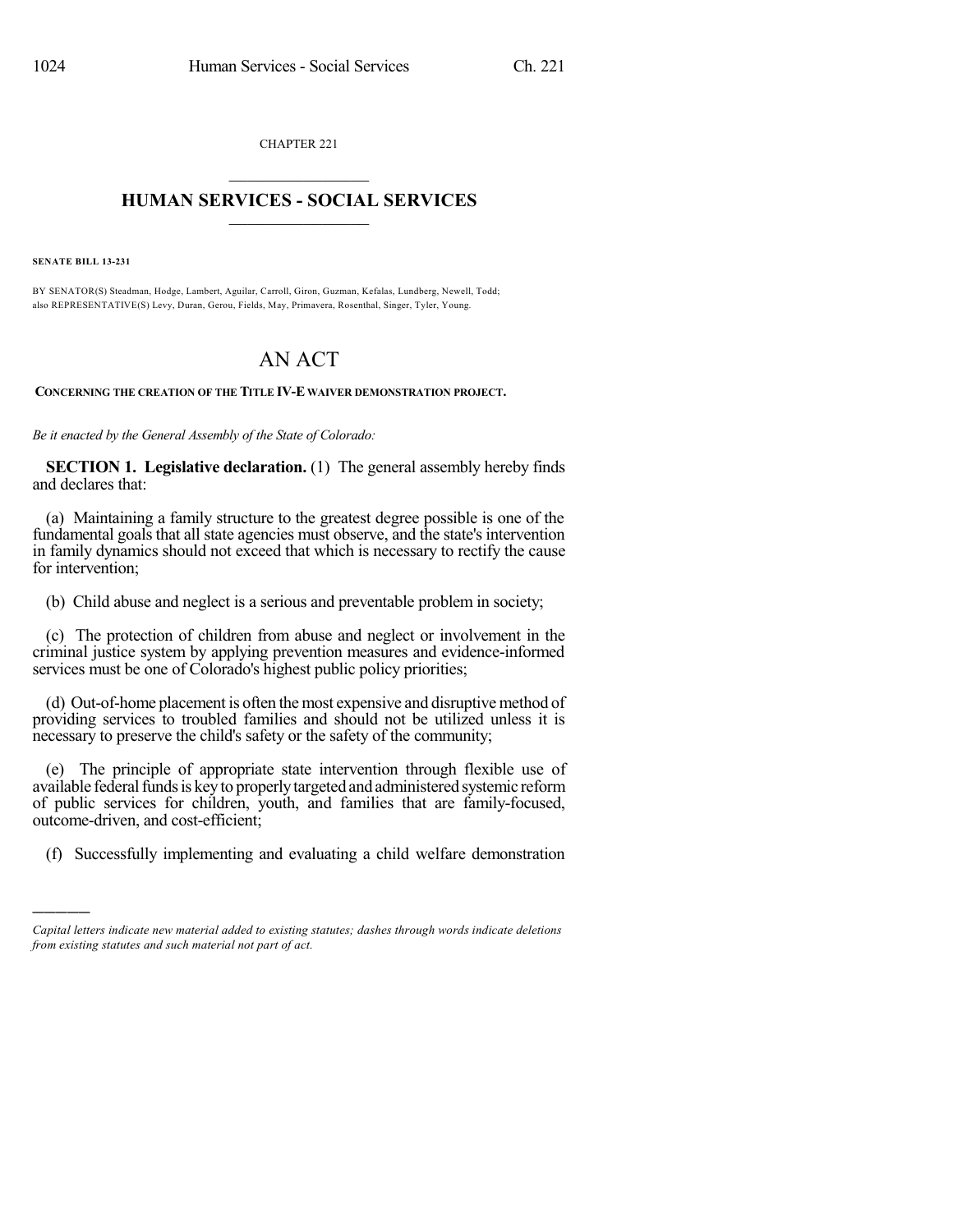project with the federal Administration for Children and Families that allows for the flexible use of targeted Title IV-E waiver moneys will result in improving services and outcomes for children and their families who are in or at risk of being involved in the child welfare system;

 $(g)$  The Title IV-E waiver demonstration project expands funding of child welfare activities that do not otherwise qualify for federal reimbursement. Funding may be used for family engagement services, trauma-informed child assessments, trauma-focused behavioral health treatments, permanency roundtables, kinship supports, or other child welfare services as allowed in the terms and conditions of the Title IV-E waiver demonstration project; and

(h) Activities funded under the Title IV-E waiver demonstration project will be evaluated to determine if the program goals are being met and if the practices are resulting in improved safety, permanency, and well-being for children.

**SECTION 2.** In Colorado Revised Statutes, **add** 26-5-105.4 as follows:

**26-5-105.4. Title IV-E waiver demonstration project - county performance agreements-Title IV-Ewaiverdemonstrationproject cashfundcreated- rules - repeal.** (1) THERE IS HEREBY CREATED IN THE STATE DEPARTMENT THE TITLE IV-E WAIVER DEMONSTRATION PROJECT, REFERRED TO IN THIS SECTION AS THE "PROJECT". IN ADMINISTERING THE PROJECT, THE STATE DEPARTMENT SHALL DEVELOP A PROCESS BY WHICH COUNTIES OR GROUPS OF COUNTIES WILL PARTICIPATE IN THE PROJECT. INDIVIDUAL COUNTIES OR GROUPS OF COUNTIES MAY PARTICIPATE IN THE PROJECT FOR THE DELIVERY OF CHILD WELFARE SERVICES.

(2)(a) PURSUANT TO THE TERMS AND CONDITIONS OF THE PROJECT ESTABLISHED TO INTEGRATE SYSTEMIC CHILD WELFARE REFORMS AND INNOVATIVE PRACTICES AND ANY SUBSEQUENT WRITTEN DOCUMENTATION THAT MODIFIES THE FEDERAL REQUIREMENTS GOVERNING THE IMPLEMENTATION OF THE PROJECT, THE STATE DEPARTMENT IS HEREBY AUTHORIZED TO ENTER INTO PERFORMANCE AGREEMENTS WITH INDIVIDUAL COUNTIES OR GROUPS OF COUNTIES. AN INDIVIDUAL COUNTY OR GROUP OF COUNTIES THAT ENTERS INTO A PERFORMANCE AGREEMENT WITH THE STATE DEPARTMENT IS EXEMPT FROM THE RULES OF THE STATE DEPARTMENT AND STATE BOARD GOVERNING THE DELIVERY OF CHILD WELFARE SERVICES, AS SUCH EXEMPTIONS TO RULES ARE IDENTIFIED IN THE PERFORMANCE AGREEMENT. AN EXEMPTION IN A PERFORMANCE AGREEMENT MUST NOT NEGATIVELY IMPACT CHILD SAFETY, PERMANENCY, WELL-BEING, OR COMPLIANCE WITH FEDERAL REQUIREMENTS.

(b) ANY MONEYS PROVIDED TO AN INDIVIDUAL COUNTY OR A GROUP OF COUNTIES THROUGH A PERFORMANCE AGREEMENT MAY BE AWARDED TO THE INDIVIDUAL COUNTY OR GROUP OF COUNTIES SEPARATE FROM AND IN ADDITION TO THE CAPPED OR TARGETED ALLOCATION RECEIVED PURSUANT TO PARAGRAPH (a) OF SUBSECTION (4) OF THIS SECTION.

(3) AN INDIVIDUAL COUNTY OR GROUP OF COUNTIES THAT HAS ENTERED INTO A PERFORMANCE AGREEMENT WITH THE STATE DEPARTMENT PURSUANT TO SUBSECTION (2) OF THIS SECTION IS REQUIRED TO PARTICIPATE IN AN EVALUATION OF THE PROJECT.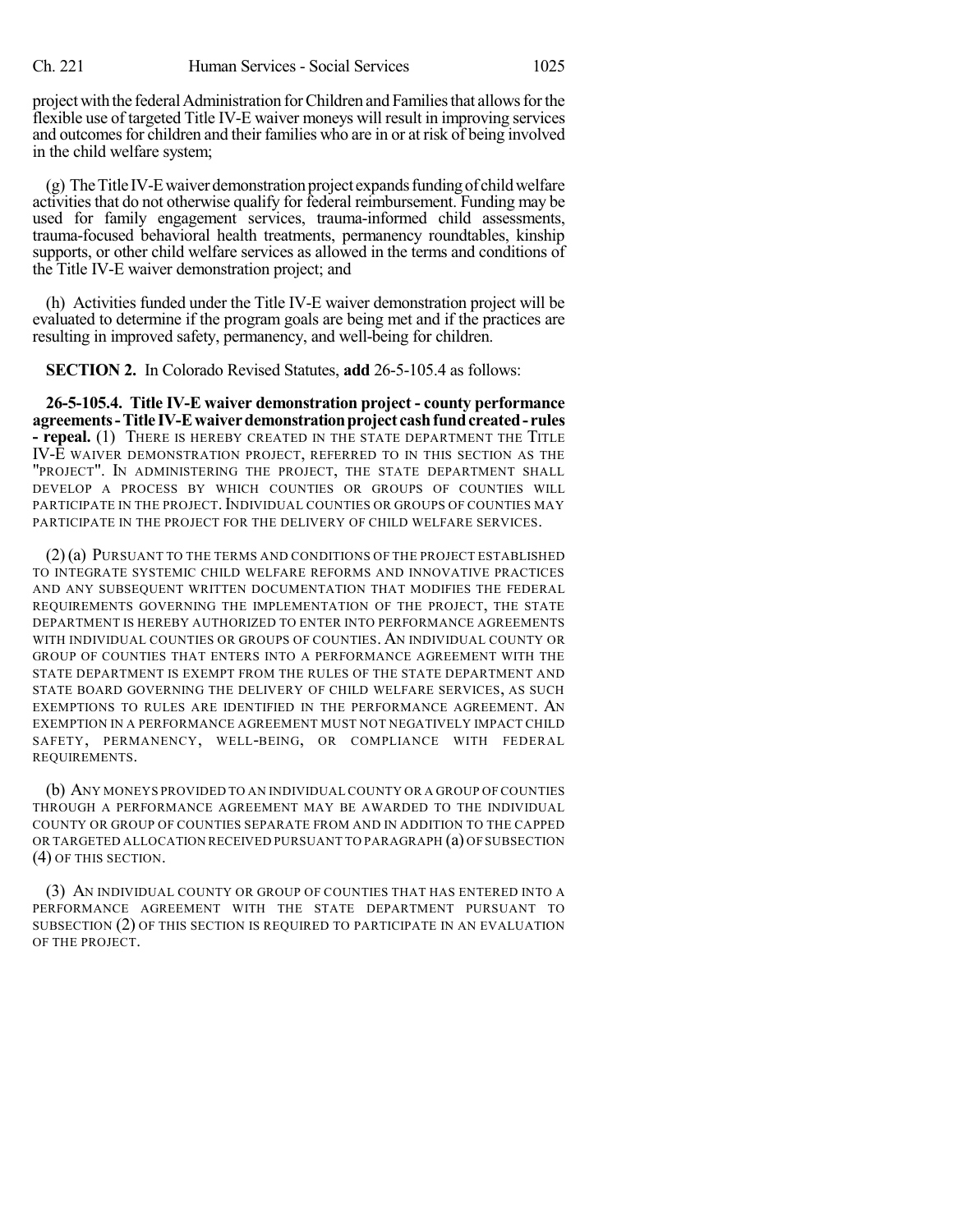(4)(a) AN INDIVIDUAL COUNTY OR GROUP OF COUNTIES THAT HAS ENTERED INTO A PERFORMANCE AGREEMENT WITH THE STATE DEPARTMENT AND THAT UNDERSPENDS IN ANY STATE FISCAL YEAR THE TITLE IV-E PORTION OF ITS CAPPED OR TARGETED ALLOCATION OR THE MONEYS AWARDED TO THE INDIVIDUAL COUNTY OR GROUP OF COUNTIES THROUGH THE PROJECT SHALL USE FIFTY PERCENT OF THE UNDERSPENT MONEYS FOR ADDITIONAL CHILD WELFARE SERVICES AS DEFINED IN SECTION 26-5-101 (3) AND IN A MANNER AND TIME FRAME AS DESCRIBED IN THEIR PERFORMANCE AGREEMENT. THE BALANCE OF SUCH UNDERSPENT COUNTY TITLE IV-E MONEYS SHALL BE TRANSMITTED TO THE STATE TREASURER WHO SHALL CREDIT THE SAME TO THE TITLE IV-EWAIVER DEMONSTRATION PROJECT CASH FUND, CREATED IN PARAGRAPH (b) OF THIS SUBSECTION (4).

(b) THERE IS HEREBY CREATED THE TITLE IV-E WAIVER DEMONSTRATION PROJECT CASH FUND, REFERRED TO IN THIS SUBSECTION AS THE "FUND". MONEYS CREDITED TO THE FUND ARE SUBJECT TO ANNUAL APPROPRIATION BY THE GENERAL ASSEMBLY TO THE STATE DEPARTMENT FOR ALLOCATION TO COUNTIES TO HELP DEFRAY THE COSTS OF PERFORMING FUNCTIONS AS DEFINED IN THE PERFORMANCE AGREEMENT RELATED TO THE IMPLEMENTATION OF THE TITLE IV-E WAIVER DEMONSTRATION PROJECT. ANY MONEYS IN THE FUND NOT EXPENDED FOR THE PURPOSES SPECIFIED IN THIS SECTION MAY BE INVESTED BY THE STATE TREASURER AS PROVIDED BY LAW. ALL INTEREST AND INCOME DERIVED FROM THE INVESTMENT AND DEPOSIT OF MONEYS IN THE FUND MUST BE CREDITED TO THE FUND. ANY UNEXPENDED AND UNENCUMBERED MONEYS REMAINING IN THE FUND AT THE END OF A FISCAL YEAR MUST REMAIN IN THE FUND AND MUST NOT BE CREDITED OR TRANSFERRED OR REVERT TO THE GENERAL FUND OR ANY OTHER FUND.

(c) THE GENERAL FUND PORTION OF THE CAPPED OR TARGETED ALLOCATION OF ANY INDIVIDUAL COUNTY OR GROUP OF COUNTIES THAT HAS ENTERED INTO A PERFORMANCE AGREEMENT WITH THE STATE DEPARTMENT AND UNDERSPENDS MUST CONTINUE TO BE DISTRIBUTED IN ACCORDANCE WITH SECTIONS 26-5-104 (7), 26-5-105.5, AND 24-1.9-102 (2) (h), C.R.S. GENERAL FUND SAVINGS DISTRIBUTED IN ACCORDANCE WITH EITHER SECTION 26-5-105.5 OR 24-1.9-102 (2) (h), C.R.S., MUST BE REINVESTED IN CHILD WELFARE SERVICES AS STIPULATED IN THE PERFORMANCE AGREEMENT.

(5) SUBSECTION (4) OF THIS SECTION SUPERSEDES THE REQUIREMENTS FOUND IN SECTION  $26$ -1-111(2)(d)(II)(A)concerning FEDERAL REVENUES EARNED BY THE STATE PURSUANT TO TITLE IV-E OF THE FEDERAL "SOCIAL SECURITY ACT", AS AMENDED, THAT EXCEED THE AMOUNT NECESSARY TO FULLY FUND PROGRAM, TRAINING, AND ADMINISTRATIVE COSTS.

(6) THE STATE DEPARTMENT IS AUTHORIZED TO CONTRACT FOR AN EXTERNAL EVALUATION OF THE PROJECT, INCLUDING THE PROJECT ACTIVITIES COMPLETED BY INDIVIDUAL COUNTIES OR GROUPS OF COUNTIES THAT HAVE ENTERED INTO PERFORMANCE AGREEMENTS WITH THE STATE DEPARTMENT PURSUANT TO THIS SECTION.

(7) THE STATE BOARD SHALL PROMULGATE RULES AS NECESSARY FOR THE IMPLEMENTATION OF THIS SECTION.

(8) (a) ON OR BEFORE DECEMBER 31, 2013, AND EACH DECEMBER 31